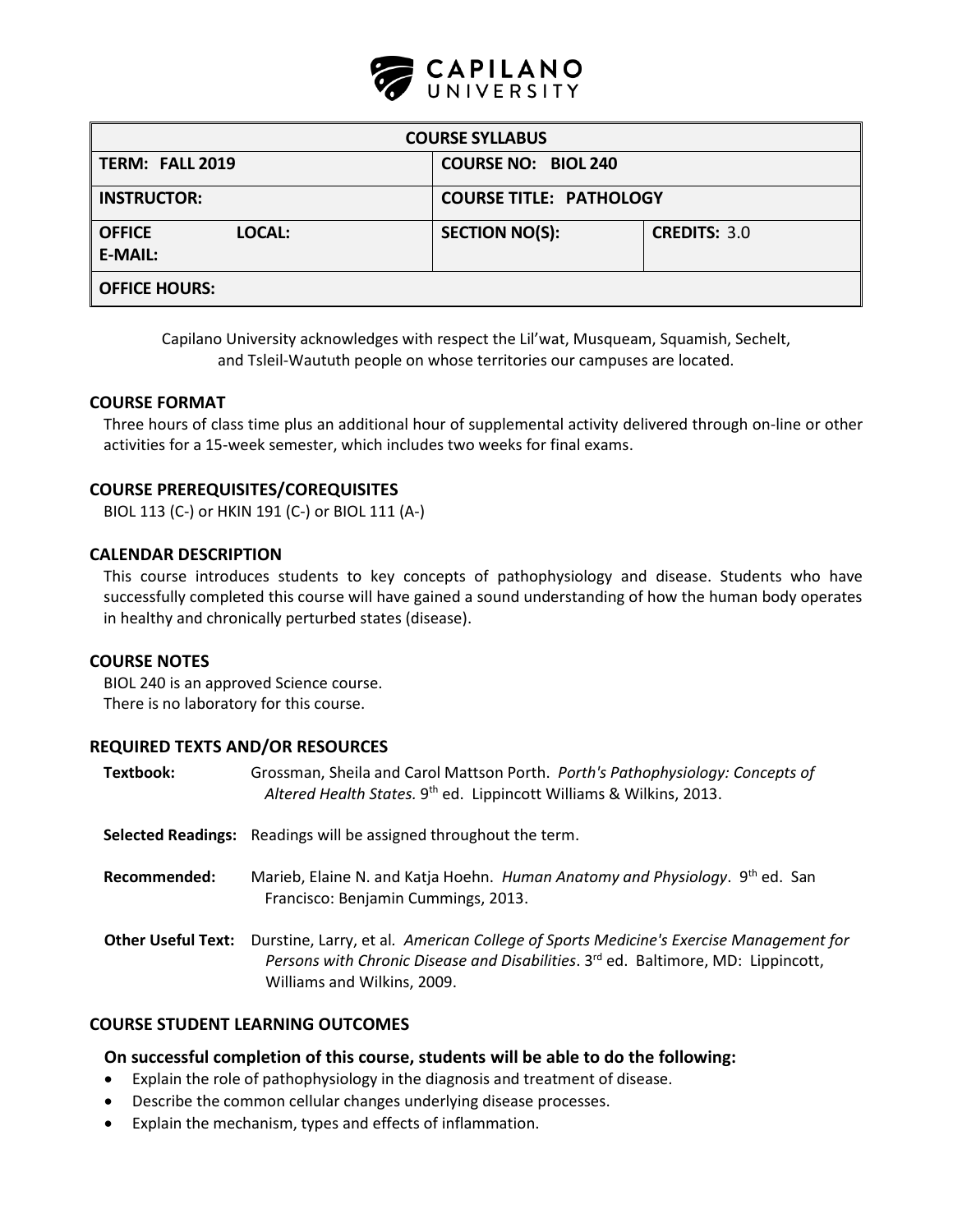- Describe the healing process.
- Explain an understanding of the structure and function of the organ systems discussed in class.
- Describe and compare the etiopathology, manifestations and treatment of selected topics.
- Interpret results of laboratory tests used to measure physiological processes.
- Apply an understanding of the physiological basis of chronic disease as it relates to a sedentary lifestyle.

### **COURSE CONTENT**

Topics for detailed discussion will be selected from the following:

| <b>Weeks</b>  | <b>Topics</b>                                    |  |  |  |
|---------------|--------------------------------------------------|--|--|--|
| 1             | Introduction/Foundational Concepts of Pathology  |  |  |  |
| $\mathcal{P}$ | <b>Cellular Pathologies</b>                      |  |  |  |
| 3             | Inflammation & Oxidative Stress                  |  |  |  |
| 4             | Immunopathology and Infectious Disease           |  |  |  |
| 5             | <b>Endocrine Pathology</b>                       |  |  |  |
| 6             | Metabolic Syndrome & Diabetes                    |  |  |  |
| 7             | <b>Gastrointestinal Pathology</b>                |  |  |  |
| 8             | Reproductive Organ Pathology                     |  |  |  |
| 9             | Muscular and Osteopathology                      |  |  |  |
| 10            | Cardiovascular Pathology                         |  |  |  |
| 11            | Renal Pathology, Fluid and Hemodynamic Disorders |  |  |  |
| 12            | <b>Respiratory Pathology</b>                     |  |  |  |
| 13            | Neuropathology                                   |  |  |  |
| 14-15         | <b>Final Exam Period</b>                         |  |  |  |

#### **EVALUATION PROFILE**

Final grades for the course will be computed based on the following schedule:

| Mid-Term Exam 1                   | 27.5% |
|-----------------------------------|-------|
| Mid-Term Exam 2                   | 27.5% |
| Case Study                        | .5%   |
| Final Exam (Cumulative)           | 35%   |
| Participation and Professionalism | .5%   |
| <b>TOTAL</b>                      | 100%  |

A graded assessment will be returned to students prior to the withdrawal date.

Specific dates and details regarding the Evaluation Component will be provided by the instructor.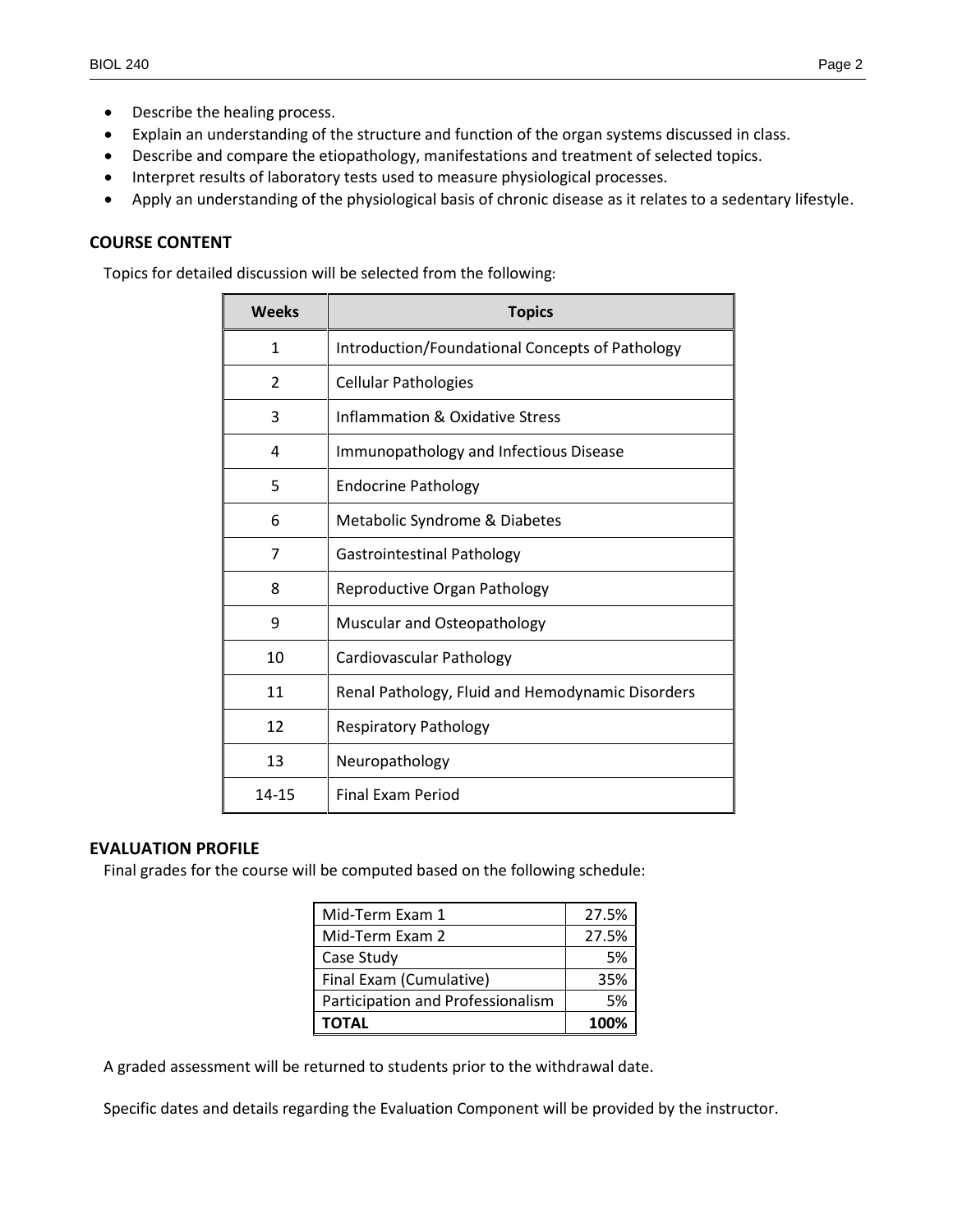Exams include multiple choice, short answer and essay-type questions. All material presented in class, assigned readings and 4<sup>th</sup> hour activities are testable. The final exam will be cumulative.

Students will be given a medical case study and will identify the condition or disease, basing diagnosis on identified risk factors and symptoms ascertained from the study. Students will then apply the principles of exercise physiology and its relation to chronic disease and prepare a working recommendation of how one might ameliorate unique disease pathologies, and such recommendations/findings will be written up as a technical report.

The participation grade will be based on attendance and completion of in-class and/or out-of-class assignments.

# **GRADING PROFILE**

| $\parallel$ A+ 90 - 100% $\parallel$ B+ 77 - 79% $\parallel$ C+ 67 - 69% $\parallel$ D 50 - 59% |                                         |  | H                  |
|-------------------------------------------------------------------------------------------------|-----------------------------------------|--|--------------------|
| $A$ 85-89% B 73-76% C 63-66%                                                                    |                                         |  | I<br>$F = 0 - 49%$ |
| A-80-84%                                                                                        | $\vert$ B- 70 - 72% $\vert$ C- 60 - 62% |  |                    |

Students should refer to the University Calendar for the effect of the above grades on grade point average.

# **INCOMPLETE GRADES**

Grades of Incomplete "I" are assigned only in exceptional circumstances when a student requests extra time to complete their coursework. Such agreements are made only at the request of the student, who is responsible to determine from the instructor the outstanding requirements of the course.

### **LATE ASSIGNMENTS**

Assignments are due at the beginning of the class on the due date listed. If you anticipate handing in an assignment late, please consult with your instructor beforehand.

# **MISSED EXAMS/QUIZZES/LABS, ETC.**

Make-up work is given at the discretion of the instructor. Normally, a score of zero will be given for a missed exam, test, quiz, lab, etc. In certain exceptional situations, the student will be permitted to write a make-up test, defer the lab to a later date or to replace the score by other marks (see below). The date and timing of any make-up option is at the discretion of the instructor. It may not be possible to reschedule certain labs, tests or other activities.

A score of zero may be avoided when the student meets all of the following conditions:

- 1. Circumstances are beyond the control of the student which resulted in the exam, test, quiz, lab, etc. to be missed. Such circumstances include serious illness or injury or severe personal crises. They do not include forgetting about the test, lack of preparation for the test, or work-related or social obligations.
- 2. The student has notified the instructor (or the School of STEM office staff, if the instructor is not available) about the missed exam, test, quiz, lab, etc. Such notification must occur in advance or, at the latest, on the day of the exam, test, quiz, lab, etc.
- 3. Evidence of the circumstances may be requested. Proper medical documentation of illness or injury may be required from a doctor.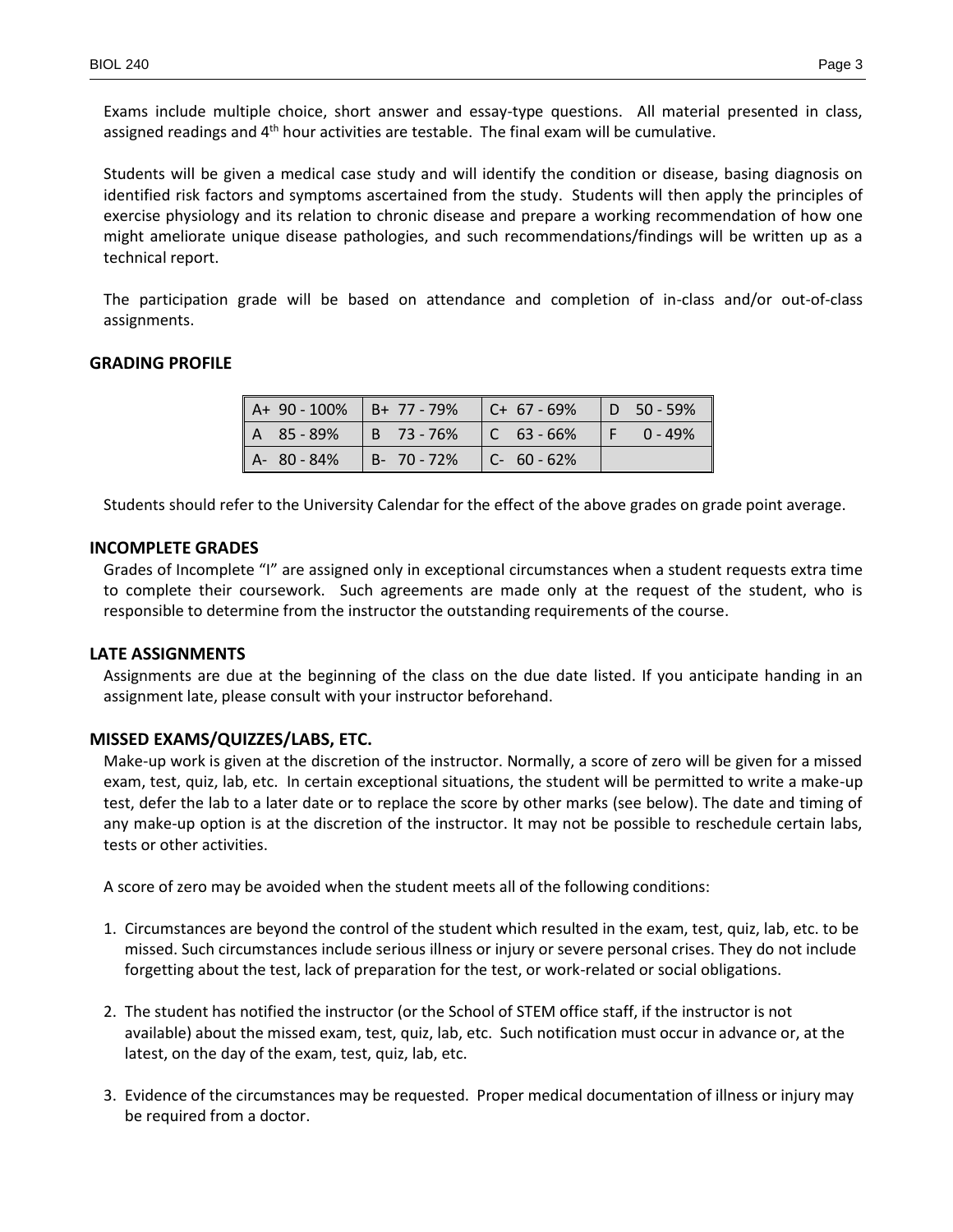4. The student has been fully participating in the course up until the circumstances that prevented the writing of the exam, test, quiz, lab, etc. Fully participating means regularly attending labs and lectures and turning in assignments in the course.

#### **FINAL EXAM PERIOD**

Students should expect to write exams at any time during the final exam period. Individual exam times will not normally be rescheduled because of holidays, work, or other commitments. While efforts are made to spread exams throughout the exam period, an individual's particular course combination may result in exams being scheduled close together, or spread widely through the entire exam period**.** 

#### **ATTENDANCE**

Students are expected to attend all classes and associated activities. If classes are missed, it is the student's responsibility to become aware of all information given in the lectures and laboratories, including times of examinations and assignment deadlines.

#### **ENGLISH USAGE**

Students are expected to use correct standard English in their written and oral assignments, exams, presentations and discussions. Failure to do so may result in reduced grades in any part of the Evaluation Profile.

#### **ELECTRONIC DEVICES**

Students may use electronic devices during class for note-taking, calculations and in-class research.

#### **ON-LINE COMMUNICATION**

Outside of the classroom, instructors will (if necessary) communicate with students using either their official Capilano University email or Moodle; please check both regularly. Official communication between Capilano University and students is delivered to students' Capilano University email addresses only.

### **UNIVERSITY OPERATIONAL DETAILS:**

#### **Tools for Success**

Many services are available to support student success for Capilano University students. A central navigation point for all services can be found at:<https://www.capilanou.ca/student-life/>

### **Capilano University Security: download the [CapU Mobile Safety App](https://www.capilanou.ca/student-life/support--wellness/safety--security/capu-safe-app/)**

### **Policy Statement (S2009-06)**

Capilano University has policies on Academic Appeals (including appeal of final grade), Student Conduct, Academic Integrity, Academic Probation and other educational issues. These and other policies are available on the University website.

### **Academic Integrity (S2017-05)**

Any instance of academic dishonesty or breach of the standards of academic integrity is serious and students will be held accountable for their actions, whether acting alone or in a group. See policy S2017-05 Academic Integrity for more information: <https://www.capilanou.ca/about-capu/governance/policies/>

Violations of academic integrity, including dishonesty in assignments, examinations, or other academic performances, are prohibited and will be handled in accordance with the Student Academic Integrity Procedures.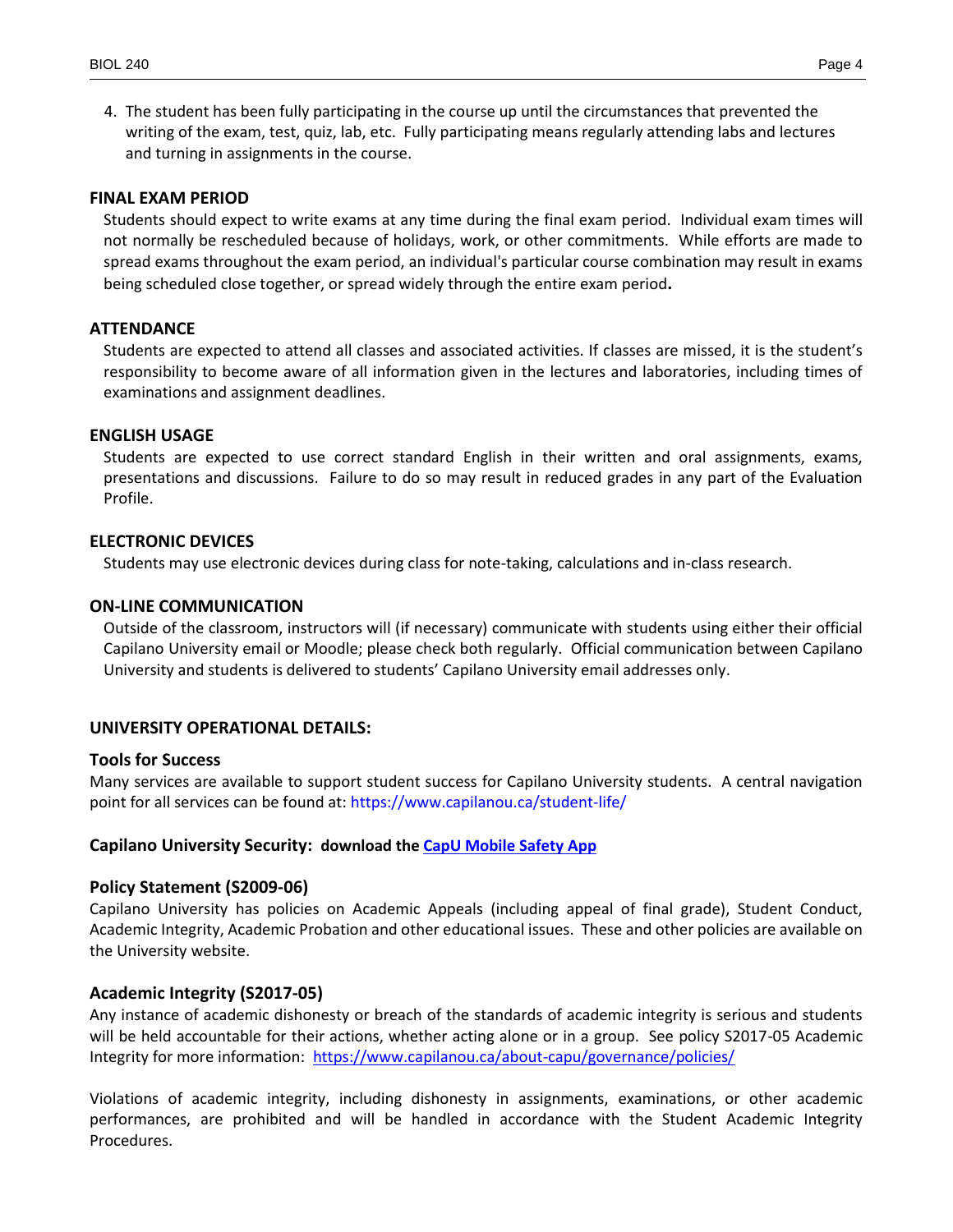**Academic dishonesty** is any act that breaches one or more of the principles of academic integrity. Acts of academic dishonesty may include but are not limited to the following types:

**Cheating**: Using or providing unauthorized aids, assistance or materials while preparing or completing assessments, or when completing practical work (in clinical, practicum, or lab settings), including but not limited to the following:

- Copying or attempting to copy the work of another during an assessment;
- Communicating work to another student during an examination;
- Using unauthorized aids, notes, or electronic devices or means during an examination;
- Unauthorized possession of an assessment or answer key; and/or,
- Submitting of a substantially similar assessment by two or more students, except in the case where such submission is specifically authorized by the instructor.

**Fraud**: Creation or use of falsified documents.

**Misuse or misrepresentation of sources**: Presenting source material in such a way as to distort its original purpose or implication(s); misattributing words, ideas, etc. to someone other than the original source; misrepresenting or manipulating research findings or data; and/or suppressing aspects of findings or data in order to present conclusions in a light other than the research, taken as a whole, would support.

**Plagiarism**: Presenting or submitting, as one's own work, the research, words, ideas, artistic imagery, arguments, calculations, illustrations, or diagrams of another person or persons without explicit or accurate citation or credit.

**Self-Plagiarism**: Submitting one's own work for credit in more than one course without the permission of the instructors, or re-submitting work, in whole or in part, for which credit has already been granted without permission of the instructors.

**Prohibited Conduct**: The following are examples of other conduct specifically prohibited:

- Taking unauthorized possession of the work of another student (for example, intercepting and removing such work from a photocopier or printer, or collecting the graded work of another student from a stack of papers);
- Falsifying one's own and/or other students' attendance in a course;
- Impersonating or allowing the impersonation of an individual;
- Modifying a graded assessment then submitting it for re-grading; or,
- Assisting or attempting to assist another person to commit any breach of academic integrity.

### **Sexual Violence and Misconduct**

All Members of the University Community have the right to work, teach and study in an environment that is free from all forms of sexual violence and misconduct. Policy B401 defines sexual assault as follows:

Sexual assault is any form of sexual contact that occurs without ongoing and freely given consent, including the threat of sexual contact without consent. Sexual assault can be committed by a stranger, someone known to the survivor or an intimate partner.

Safety and security at the University are a priority and any form of sexual violence and misconduct will not be tolerated or condoned. The University expects all Students and Members of the University Community to abide